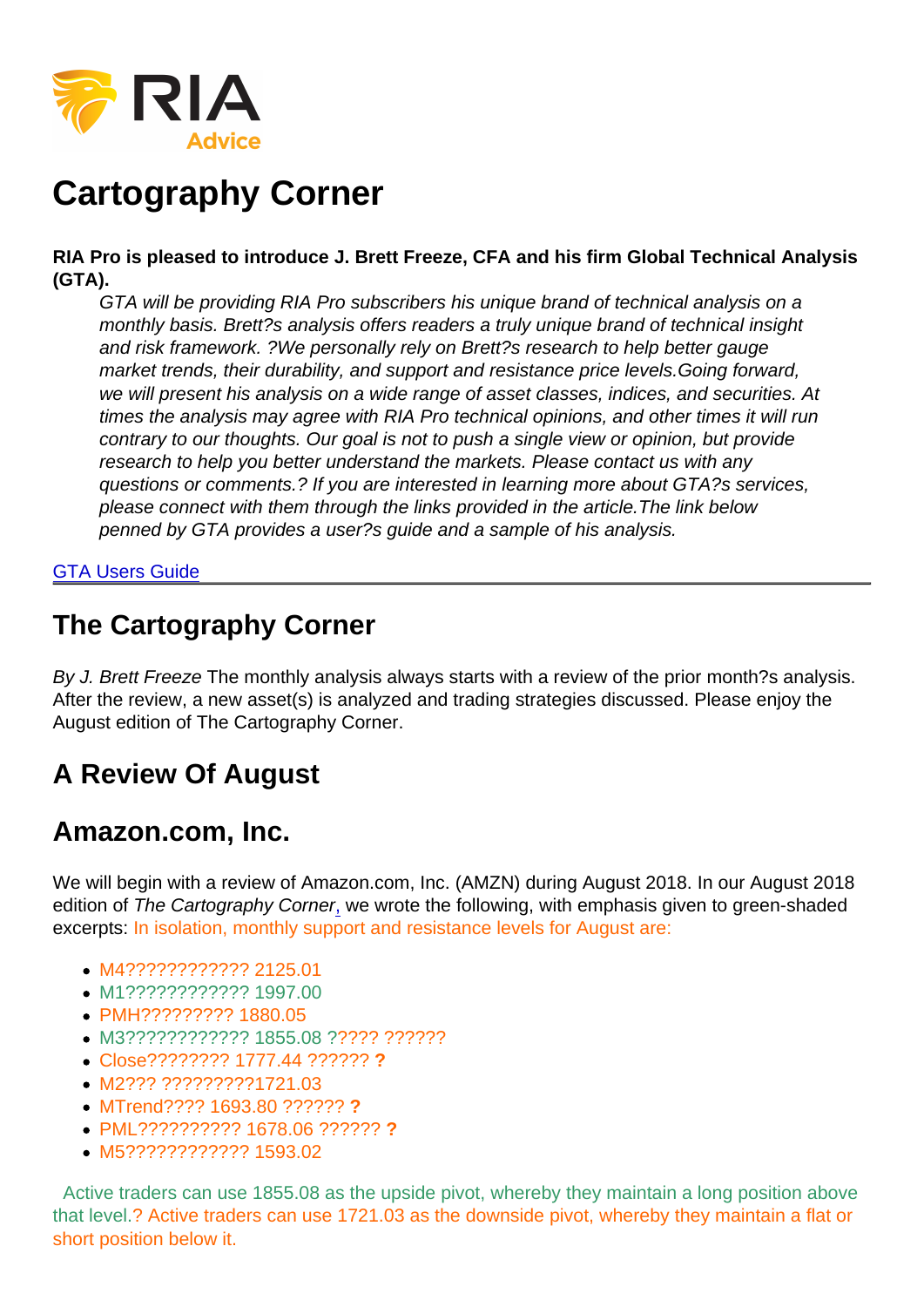Figure 1 below displays the daily price action for August 2018 in a candlestick chart, with support and resistance levels isolated by our methodology represented as dashed lines.? August opened by spending the first five trading sessions ascending to our first resistance level at M3: 1855.08.? The buy signal for active traders was given, as the close on the fifth trading session was \$1862.48.? That session is circled on the graph. The following five sessions were spent with the price ascending towards, and surpassing, the Previous Month High level at PMH: 1880.05. Over the next four sessions, the price rotated back down to PMH and M3 which were now acting as support.? As can be seen in the graph, although briefly testing M3 intra-day on August 17<sup>th</sup>, the price did not settle below that level. Over the next nine sessions, the price ascended to, and slightly through, our next isolated resistance level at M1: 1997.00. By following our analysis, active traders were able to realize a gain of 8.1% on a close-to-close basis, measured from the day the buy signal was given versus the last session of August.

### E-Mini S&P 500 Futures

We continue with a review of E-Mini S&P 500 Futures (ESU8) during August 2018. In our August 2018 edition of The Cartography Corne[r,](https://www.720global.com/article/cartography-corner-july-2017-595e6d2d87eac) we wrote the following, with emphasis given to greenshaded excerpts: In isolation, monthly support and resistance levels for August are:

- M4???????????? 3005.75
- M3???????????? 2912.50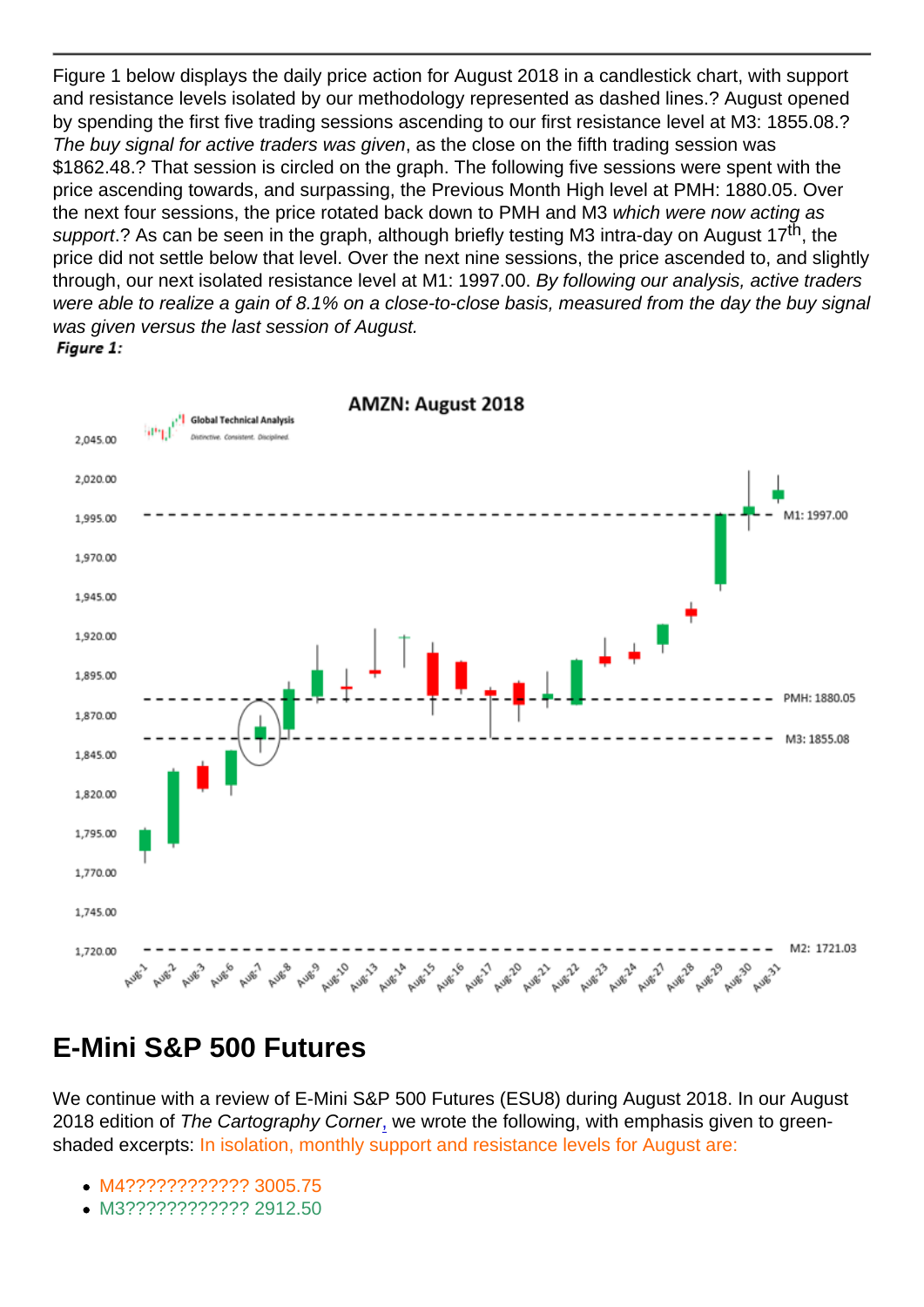- M1???????????? 2903.00
- PMH????????? 2849.50 ?????? ??????
- Close??? ??????2817.00 ????? ?
- MTrend??? ?2734.92
- M2????????? ???2703.75 ????? ?
- PML??? ???????2698.50 ?????? ?
- M5???????????? 2601.00

Active traders can use 2849.50 as the upside pivot, whereby they maintain a long position above that level.? Active traders can use 2734.92 as the downside pivot, whereby they maintain a flat or short position below it. Figure 2 below displays the daily price action for August 2018 in a candlestick chart, with support and resistance levels isolated by our methodology represented as dashed lines.? August opened by continuing the weakness realized in the last-few trading sessions in July.? The low settlement price was achieved on the first session of August and the low intra-day price was achieved during the second trading session. The following four sessions were spent with the price ascending to, and through, our first resistance level isolated at PMH: 2849.50.? However, over the next five sessions, the market price descended back below PMH, completing the swing lower on August 15<sup>th</sup> at a price of 2803.00. Over the next two sessions, the price ascended to and settled above our first resistance level at PMH: 2849.50, never looking back again. The final ten trading sessions were spent with the price ascending to and slightly through our clusteredresistance levels at M1: 2903.00 and M3: 2912.50. Active traders following our analysis completed two trades during the month.? The first trade was ?scratched? for zero profit, after having a maximum of 10.25 points profit.? The second trade realized a profit of 2.11%, or 60.25 points.?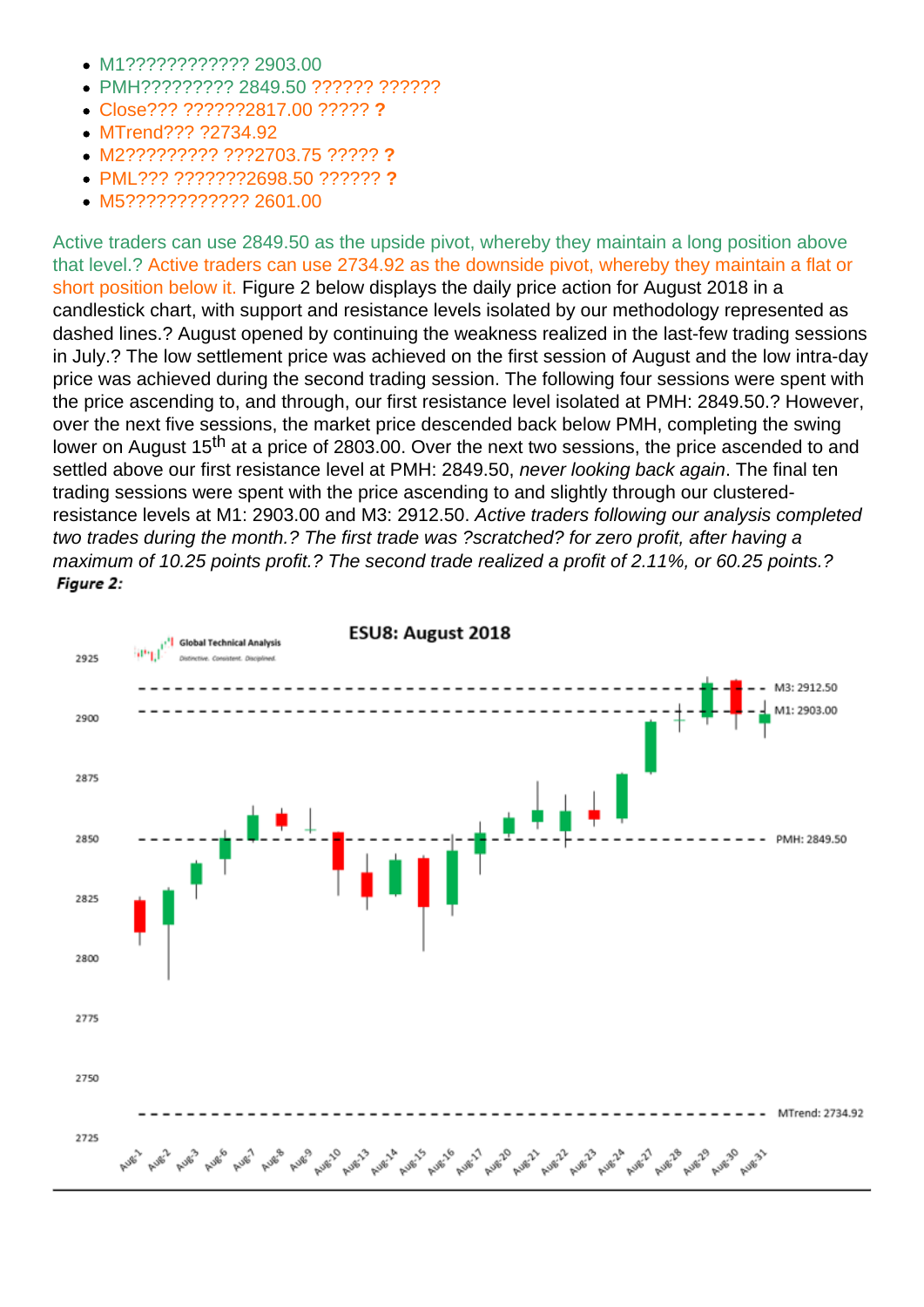# September Analysis

[We begin by providing a monthly time-period analysis of E-Mini S&P 500 Futures \(E](https://realinvestmentadvice.com/wp-content/uploads/2018/09/3-es-sept.png)SU8).? The same analysis can be completed for any time-period or in aggregate.

Trends:

- Daily Trend??????? ??? ?2904.97 ???? ?
- Current Settle??? ??? ?2902.00
- Weekly Trend??? ??? ?2867.64 ???? ?
- Monthly Trend?? ??? ?2798.47 ???? ?
- Quarterly Trend??? ??2667.92

As can be seen in the quarterly chart above, E-Mini S&P 500 Futures have been trading higher in price since the fourth quarter of 2015 and have been ?Trend Up? for eleven straight quarters.? Stepping down one level in time-period, the monthly chart shows that E-Mini S&P 500 Futures have been ?Trend Up? for four months and above Monthly Trend for ten of the past twelve months.? The futures contract settled the month of August above Monthly Trend, and at an all-time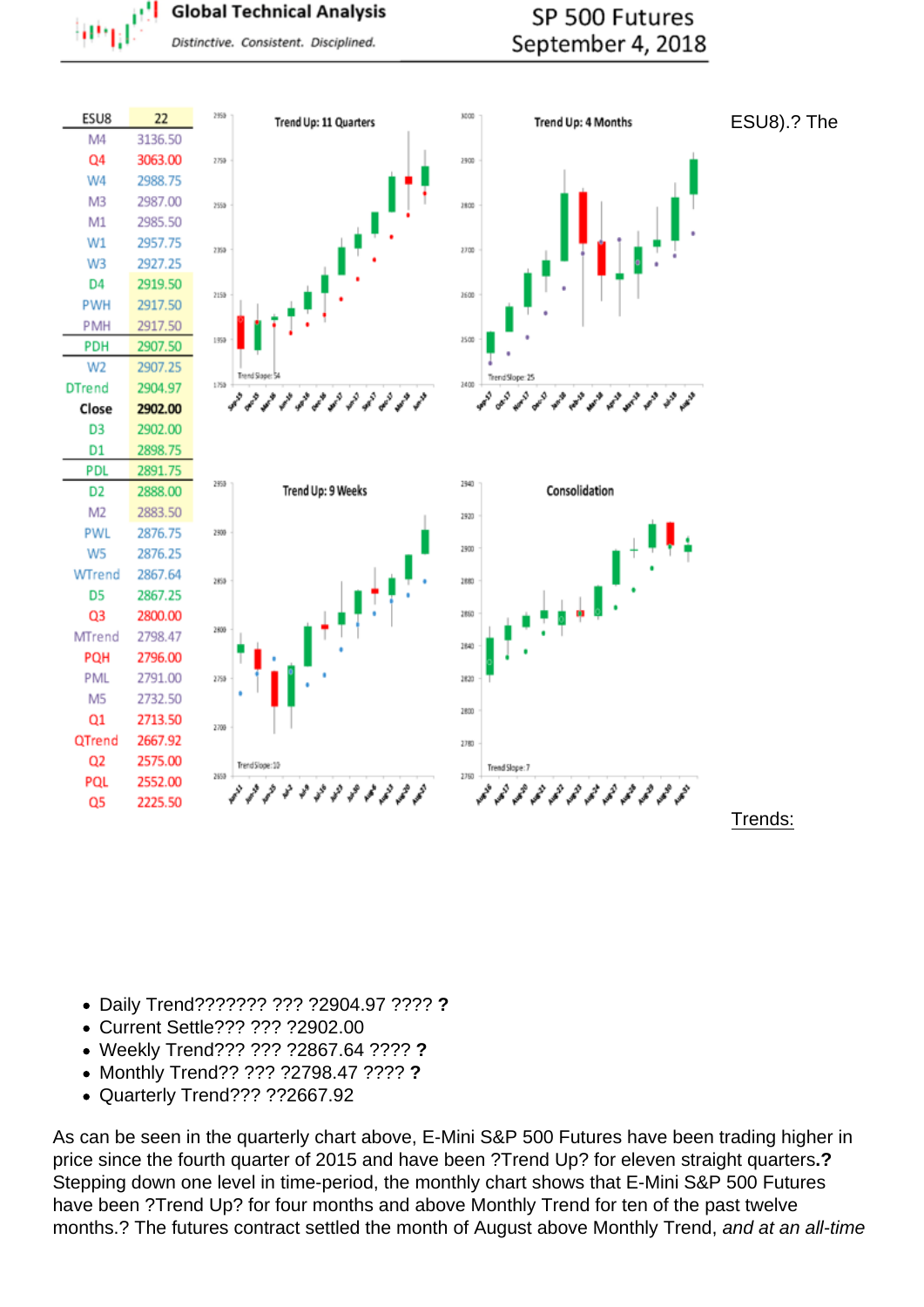high.? Stepping down to the weekly time-period, the chart shows that E-Mini S&P Futures have been ?Trend Up? for nine weeks. We have written about two potentially-bearish aspects in previous commentaries, the descending triangle and the inside-month range.? We also commented on our annual support level in E-Mini S&P 500 Futures in our July commentary, stating: ?Although we do not regularly-publish our Annual support and resistance levels, it is worth bringing to your attention two important levels from them.? Annual support is isolated by our methodology at A2: 2676.50, below which is a gap lower to our annual downside exhaustion at A5: 2206.00. To emphasize the critical nature of where the market is, we have clustered-support at Monthly Trend: 2685.19, Annual Support: 2676.50, and Quarterly Trend: 2667.92.? The price action and monthly settlement in August effectively negated the potentially-bearish aspects of the descending triangle and the inside-month range.? The combination of Annual Support and Quarterly Trend acted effectively as a ?launching-pad? to new all-time-highs. Given the fact that Annual Support held, it is now important to highlight where Annual Resistance resides.? First Annual Resistance is isolated by our methodology (and clustered) at A3: 3115.75 and A:1 3123.50, above which is a gap higher to our annual upside exhaustion at A4: 3594.00. We hold facts in the highest regard yet, remain alert to the principle that facts can and do change.? The key phrase is flexibility of thinking , which is the opposite of stubbornness.? As our primary methodology demonstrates, we are always prepared for price action in both directions. Support/Resistance: In isolation, monthly support and resistance levels for September are:

- M4??????????? ?3136.50
- M3???????????? 2987.00
- M1????????? ???2985.50
- PMH???? ?????2917.50
- Close??? ??????2902.00 ????? ?
- M2??? ?????????2883.50
- MTrend??? ?2798.47 ?????? ?
- PML??? ???????2791.00 ?????? ?
- M5?????????? ??2732.50

Active traders can use 2917.50 as the upside pivot, whereby they maintain a long position above that level.? Active traders can use 2883.50 as the downside pivot, whereby they maintain a flat or short position below it.

# Cotton (#2) Futures

[For the month of September, we shift our focus from the equity market to the sof](https://realinvestmentadvice.com/wp-content/uploads/2018/09/4-cotton.png)t-commodity market.? We provide a monthly time-period analysis of Cotton (#2) Futures (CTZ8).? The same analysis can be completed for any time-period or in aggregate.